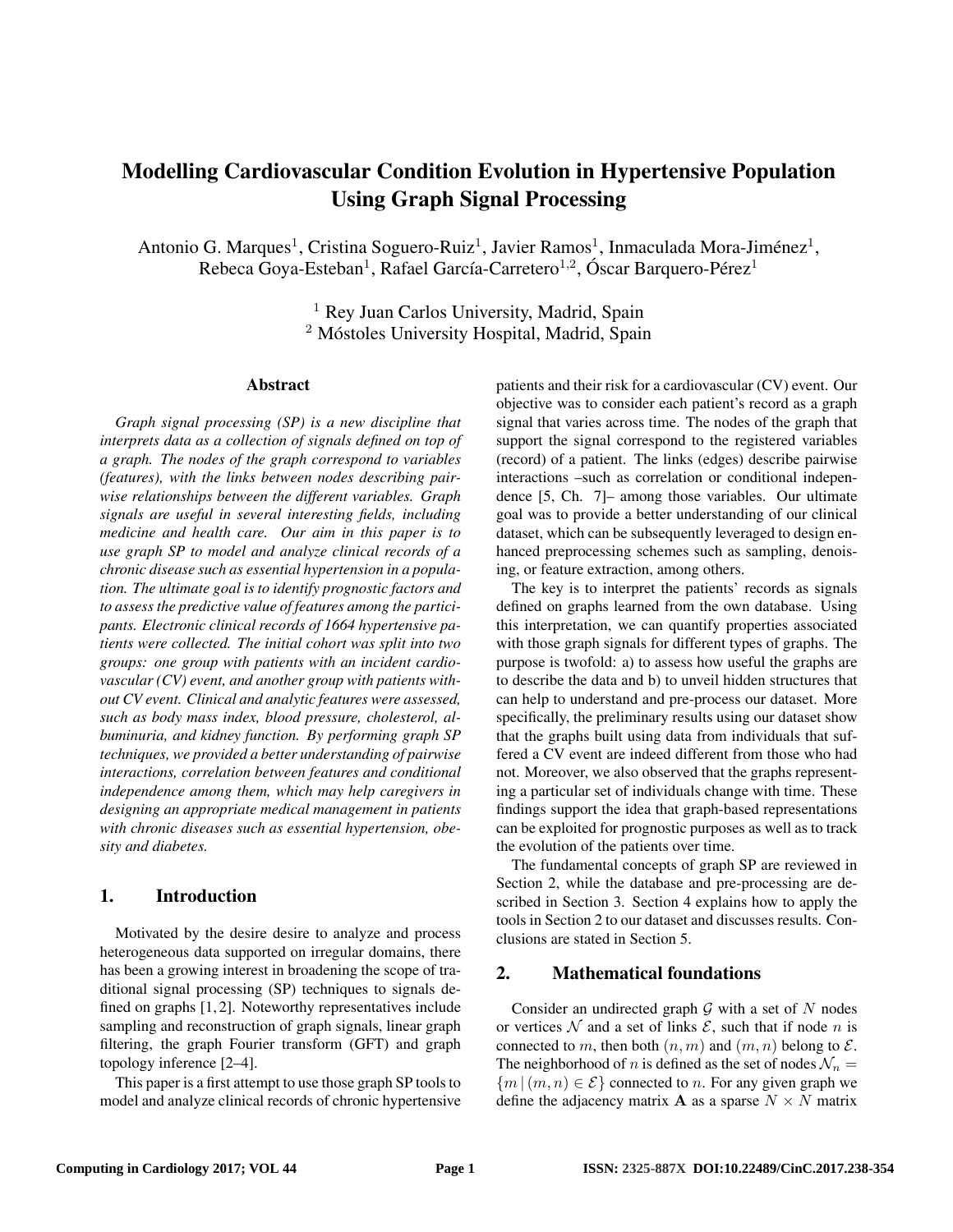with non-zero elements  $A_{m,n}$  if and only if  $(m, n) \in \mathcal{E}$ . The value of  $A_{mn}$  captures the strength of the connection between  $m$  and  $n$ .<sup>1</sup>

## 2.1. Graph Signal Processing

The interest in graph SP is on analyzing not only  $G$ , but also graph signals defined on the nodes of  $G$ . Formally, each of these signals can be represented as a vector  $\mathbf{x} = [x_1, ..., x_N]^\top \in \mathbb{R}^{\mathbb{N}}$  where the *n*-th element represents the value of the signal at node  $n$ . Since this vectorial representation does not convey explicitly the topology of G, the graph is endowed with a sparse *graph-shift operator* (GSO) that captures the local structure of  $G$ . Typical choices for this GSO are the adjacency matrix [2], and the graph Laplacian [1].

Since the graph is undirected, the GSO S is symmetric and therefore admits the eigendecomposition  $S = V \Lambda V^{\top}$ , where  $\Lambda = \text{diag}(\lambda)$  is a diagonal collecting the  $N$  eigenvalues, and  $V$  is a unitary matrix which columns correspond to the different eigenvectors. Matrix V is critical to generalize the notion of Fourier transform to the graph domain [1,2]. Moreover, when the graph  $G$  is built using either correlation or conditional independence metrics [5, Ch. 7], V can be shown equivalent to the discrete Karhunen–Loève transform [4].

#### 2.2. Smooth graph signals

If we have *a priori* information indicating that our signal exhibits certain properties or belongs to a particular subclass, that structural information must be exploited to preprocess the signal to, e.g., reduce noise or enhance the most informative parts, leading to a better postprocessing performance. One of the benefits of graph SP is that it provides new graph-based models to describe the signals of interest. More specifically, a number of metrics to quantify how well a given signal matches its supporting graph have been defined. The existing definitions range from spectralbased metrics that exploit the notion of frequency in  $V$  [2], to node-based metrics which define the smoothness of a graph signal using either the Laplacian or the adjacency matrix of the graph.

To elaborate a bit more on smoothness-based metrics, suppose first that x is a *time varying* signal. Then, we say that signal x is smooth if the distance between the signal and its shifted version is small; that is, if the total variation

 $\text{tv}(\mathbf{x}) = \sum_{t=1}^{N} (x_t - x_{t-1})^2$  is small. The previous definition uses the norm-2 as a distance metric; see, e.g., [6] for alternative definitions and related discussions. Motivated by this and assuming that  $S = A$ , several graph SP works proposed smoothness (total variation) metrics for graph signals that tried to generalize the one in time domain by taking into account the local structure encoded in  $A \, [1, 2]$ . Two of the most popular are  $\text{tv}_{\mathbf{A},1}(\mathbf{x}) = \mathbf{x}^\top (\mathbf{I} + \mathbf{A})^{-1} \mathbf{x}$ and  $\text{tr}_{\mathbf{A},2}(\mathbf{x}) = \mathbf{x}^{\top} (\mathbf{I} - \alpha \mathbf{A})^2 \mathbf{x} = ||\mathbf{x} - \alpha \mathbf{A} \mathbf{x}||_2^2 =$  $\sum_{n} (x_n - \alpha \sum_{m \in \mathcal{N}_n} A_{nm} x_m)^2$ , where  $\alpha$  is a normalizing constant set to the spectral radius of  $A$  [2].

#### 2.3. Building the graph

In applications such as smart grids or transportation networks, the graph  $G$  is given by an actual network where data is observed. In most applications, however, the graph  $G$  must be learned from the data itself. Although the literature on graph topology inference is extensive [5, Ch. 7], we describe next the two simplest and most widespread methods: correlation networks and conditional independence networks. In both cases, the graph  $G$  is considered not to have self loops, so that  $A_{n,n} = 0 \ \forall n$ .

• In correlation networks, the edge  $(n, m)$  exists if the pairwise correlation  $C_{nm} = \mathbb{E}[x_n x_m]$  is above a given threshold  $\eta$ . Mathematically, this implies that  $A_{nm} = C_{nm} \mathbb{I}_{\{|C_{n,m}|\geq \eta\}}.$ 

• In conditional independence networks, we first compute the precision matrix  $\mathbf{P} = \mathbf{C}^{\dagger}$  where  $\dagger$  denotes pseudoinverse and  $\mathbf{C} = \mathbb{E}[\mathbf{x} \mathbf{x}^{\top}] \in \mathbb{R}^{N \times N}$  is the covariance matrix. Then, we decide that the edge  $(n, m)$  exists if the entry  $P_{nm}$  is above a threshold  $\eta$ . This is equivalent to setting the adjacency matrix of the graph as  $A_{nm} = P_{nm} \mathbb{I}_{\{|P_{nm}| \geq \eta\}}$ . Intuitively,  $P_{nm}$  represents the importance of  $x_m$  to predict  $x_n$  assuming that all other variables are known [5, Ch. 7]. As a result, if  $P_{nm} = 0$  we say that  $x_n$  and  $x_m$  are "conditionally independent"; see [5, Ch. 7].

While due to the space limitations the focus in this paper will be on correlation networks (which are the most popular ones), our future research will compare both methods.

# 3. Data set description

We collected data from 3,473 patients from Móstoles University Hospital's Hypertension Unit between 2006 and 2016. Patients with less than three follow-up appointments or with prevalent CV disease were excluded, resulting 1,664 patients. Demographic, clinical and biochemical variables (features) were collected in different appointments (each appointment every six months). Table 1 shows features baseline statistics.

We were interested in knowing the predictive value of the features and determine their relevance when assessing

<sup>&</sup>lt;sup>1</sup>Notation: Generically, the entries of a matrix **X** and a (column) vector **x** will be denoted as  $\overline{X}_{ij}$  and  $x_i$ . The superscripts  $\top$  and  $\dagger$  stand for transpose and pseudoinverse, respectively; 0 is the all-zero vector and 1 is the all-one vector; and the  $\ell_0$  pseudo norm  $||\mathbf{x}||_0$  is defined as the number of nonzero entries in  $x$ . For a vector  $x$ , diag( $x$ ) is a diagonal matrix with the  $(i, i)$ th entry equal to  $x_i$ . For a Boolean statement b, the indicator function  $\mathbb{I}_{\{b\}}$  yields one if b is true and zero otherwise. The expectation operator is denoted as E[·].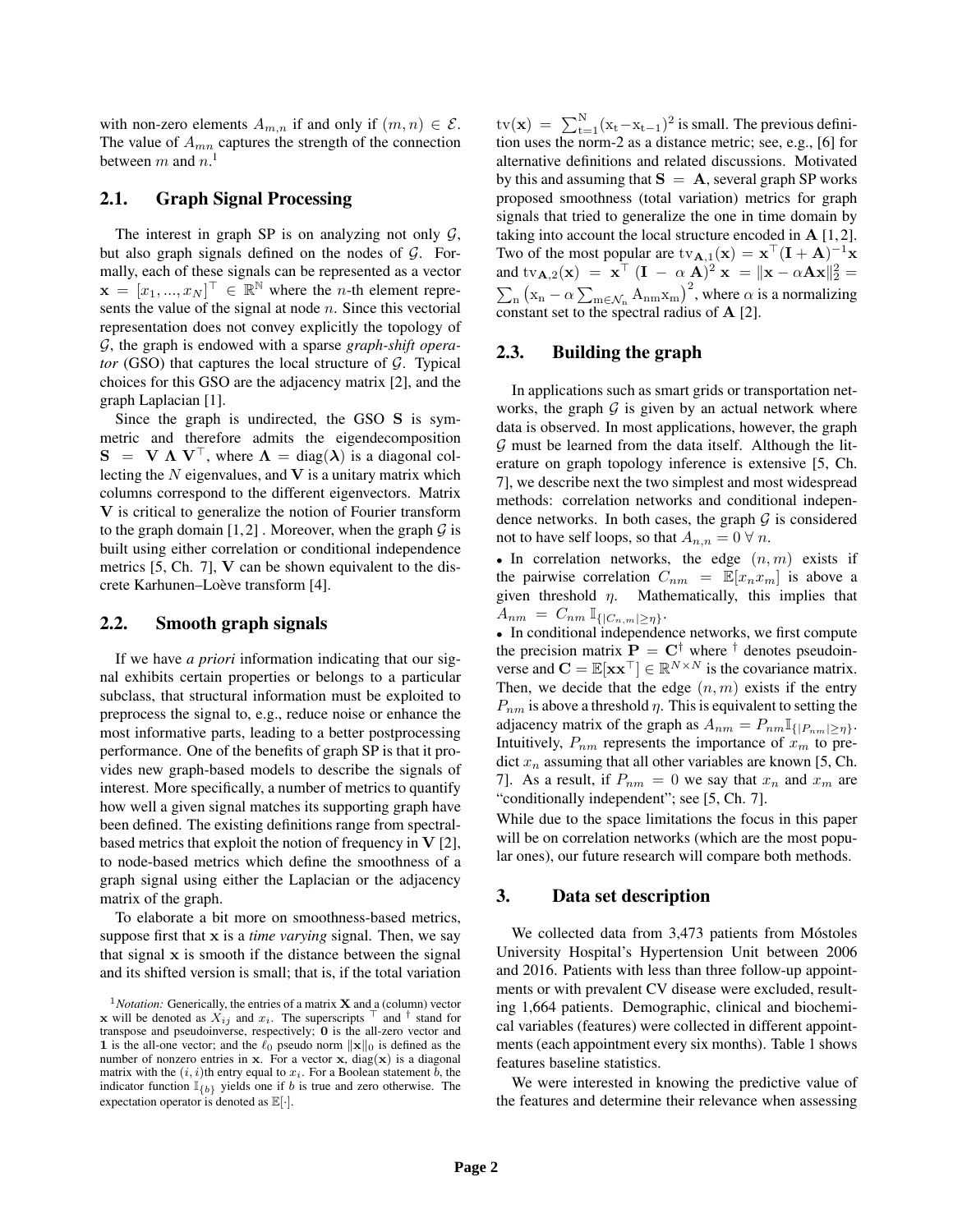Table 1. Baseline features of our hypertensive patients.

|                         | Non-CV event patients | <b>CV</b> event patients | <b>Total</b>     |
|-------------------------|-----------------------|--------------------------|------------------|
| Patients                | 1507                  | 157                      | 1664             |
| Age (years)             | $56.0 \pm 13.1$       | $65.2 \pm 11.4$          | $56.8 \pm 13.3$  |
| Weight $(kg)$           | $83.8 \pm 16.9$       | $81.2 \pm 17.0$          | $83.6 \pm 16.9$  |
| Height (cm)             | $162.8 \pm 10.2$      | $159.0 \pm 10.0$         | $162.5 \pm 10.2$ |
| BMI                     | $31.5 \pm 5.60$       | $32.0 \pm 5.60$          | $31.6 \pm 5.60$  |
| Creatinine (mg/dl)      | $0.8 \pm 0.20$        | $0.9 \pm 0.30$           | $0.8 \pm 0.20$   |
| Cystatin C $(mg/dl)$    | $0.8 \pm 0.20$        | $0.9 \pm 0.30$           | $0.8 \pm 0.20$   |
| Blood glucose (mg/dl)   | $124.8 \pm 44.3$      | $151.0 \pm 71.4$         | $127.3 \pm 48.1$ |
| HDL cholesterol (mg/dl) | $63.9 \pm 17.2$       | $65.5 \pm 17.8$          | $64.0 \pm 17.3$  |
| LDL cholesterol (mg/dl) | $135.1 \pm 32.3$      | $129.7 \pm 35.1$         | $134.6 \pm 32.6$ |
| Systolic BP (mmHg)      | $140.5 \pm 12.3$      | $143.3 \pm 13.1$         | $140.7 \pm 12.4$ |
| Diastolic BP (mmHg)     | $79.6 \pm 8.30$       | $75.9 \pm 8.60$          | $79.3 \pm 8.40$  |

Data are reported as percentages or median (± interquartile range). BMI: body index mass. BP: blood pressure.

CV risk. In this sense, we considered a CV event as a composite outcome of CV death, incident coronary disease, incident heart failure and cerebrovascular disease.

The dataset was divided into two subsets:  $\mathcal{X}_0$ , which collects the records of individuals with no CV-event up to the last appointment registered; and  $\mathcal{X}_1$ , with records of patients collected up to a CV event. In order to provide a first study on the evolution of the health status, the database consisting of 1,664 patients was subsequently filtered to get just the records associated to the first and last appointment, excluding patients with missing data in the first or last appointment. This way, our final cohort included a total of 767 patients, with 66 patients suffering from CV events, and with follow-up of 12.5 years (median 8 years).

### 4. Results

For each subset  $\mathcal{X}_0$  and  $\mathcal{X}_1$ , we built two correlationbased graphs. The adjacency GSO was investigated to capture the local structure of each  $G$ , so a total of four GSO were considered: two were built using just the first record for non-CV and CV event patients (see Fig. 1(a) and (d), respectively) and the other two were constructed using just the last record (see Fig. 1(b) and (e), respectively). Each matrix is symmetric, with size the number of features following the order shown in Table 1. The difference between the adjacency matrices constructed when using the last and the first record is shown in Fig. 1(c) for non-CV patients, and in Fig. 1(f) for CV patients. This setting would allow us to understand the patient evolution along time.

By inspecting the adjacency matrices, we found a positive relationship among creatinine and cystatin C in non-CV-event patients when considering just the last appointment. On the contrary, this relationship was present in the CV-event group both at the beginning and end of the study. Following with the analysis of the group with no CV event, a positive relationship exists between age and cystatine C, which is biologically plausible, higher serum levels of cystatine C are expected as a consequence of natural ageing.

Our hypothesis is that both creatinine and cystatin C

play a relevant role in the development of a CV event from the beginning of the observation period regardless of the age. In the non-CV-event group, the natural ageing makes both creatinine and cystatin C levels rose over time, so we only found this relationship at the end of the observation period. However, in the CV-event group, this relationship is present from the beginning, probably due to the loss of physiological homeostasis of those biomarkers, i.e., cystatin C had a significant weight, independently of the age.

Another finding was the positive relationships between creatinine and glucose, and between cystatin C and glucose in the CV-event group when just the last record was considered, pointing out that any hyperglycemia stage put patients at a high risk of having a CV event. However, a negative relationship between HDL-cholesterol and BMI, and between creatinine and LDL-cholesterol in the CVevent group when the event is close in time could not be explained but open the way to future research regarding the role of these interactions. It is noteworthy, however, some interpretation based on the above findings. Although it is well known that high LDL- and low HDL-cholesterol levels are significant risk factors for CV events, these traditional risk factors were less strong than cystatin C and creatinine serum levels when predicting a CV event.

Simultaneously, we found a negative relationship between systolic blood pressure and height in both groups, but it is remarkable in the CV-event patients. Biologically, this relationship lacks any relevant meaning, and we have posed it as a spurious statistical finding.

The last step was to run a preliminary test to asses the smootheness of the signals on the inferred graphs. To that end, we selected the first record of all non-CV individuals and evaluated the mean smoothness of those signals using  $tv_{A,1}$  for the adjancency matrices (a), (b), (d) and (e) in Fig. 1. The observation is that the smallest value is indeed attained when using the matrix in Fig. 1(a), which is the corresponding to the first record of non-CV patients. The second smallest is for the matrix in Fig. 1(b), which corresponds to the graph build with the last record of non-CV